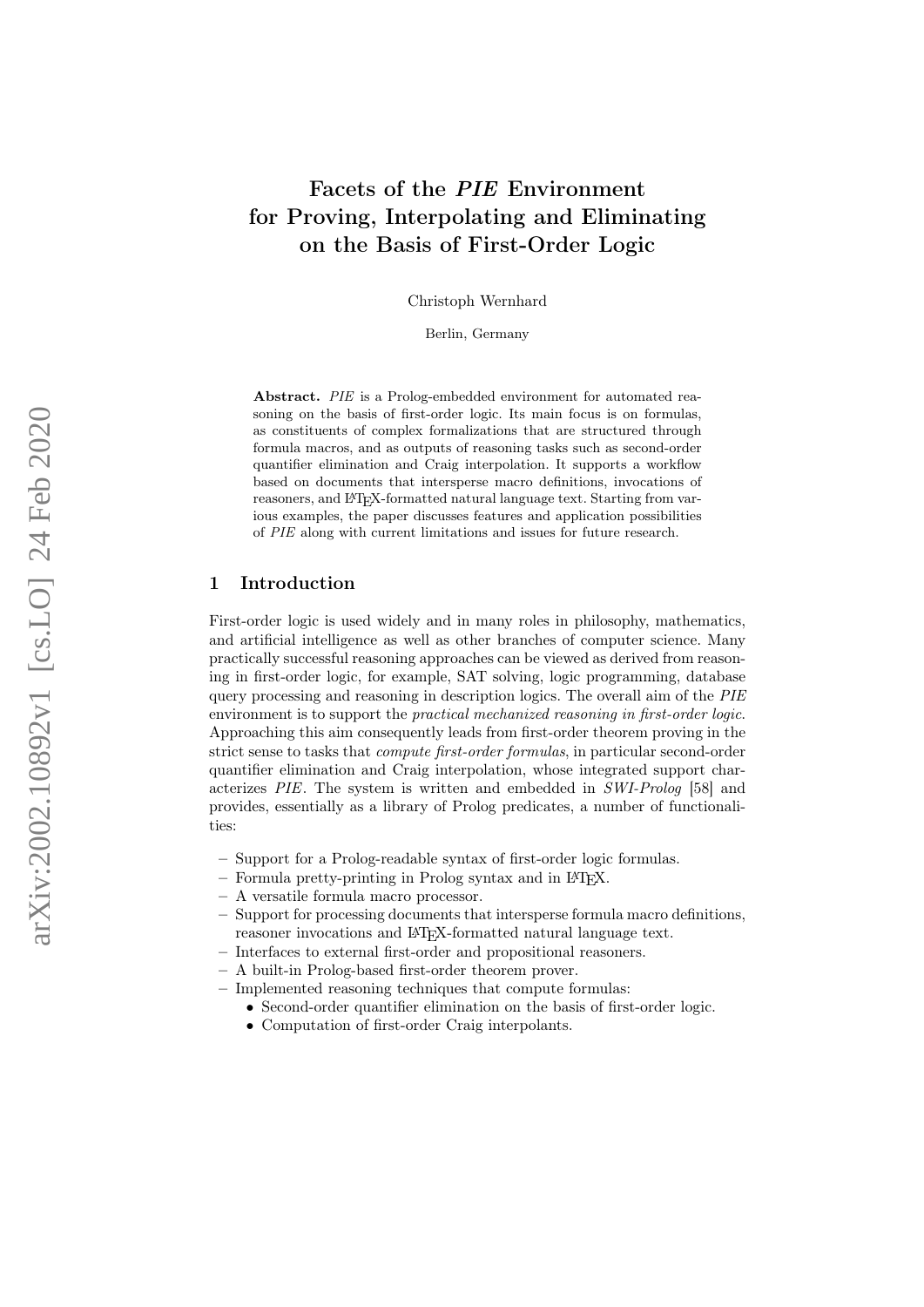• Formula conversions for use in preprocessing, inprocessing and output presentation.

The system is available as free software from its homepage

#### <http://cs.christophwernhard.com/pie>.

The distribution includes several example documents whose source files as well as rendered LATEX presentations can also be accessed directly from the system Web page. *Inspecting Gödel's Ontological Proof* is there an advanced application, where the interplay of elimination and modal axioms is applied in several contexts. The system was first presented at the 2016 workshop Practical Aspects of Automated Reasoning [\[55\]](#page-17-1). Here we show various application possibilities, features and also issues for further research that become apparent with the system by starting from a number of examples. The paper is itself written as a PIE document and thus includes fragments generated by PIE and the included or integrated reasoners.

The rest of this paper is structured as follows: After introducing in Sect. [2](#page-1-0) the document-oriented workflow supported by PIE, we show in Sect. [3](#page-2-0) how it applies to the invocation of second-order quantifier elimination in the system. Section [4](#page-4-0) provides an application example of elimination, a certain form of abduction, which is shown together with basic features of the PIE macro system. We proceed in Sect. [5](#page-5-0) to outline how systems for theorem proving in the strict sense are embedded into PIE. In Sect. [6](#page-6-0) the computation of circumscription is discussed as another example of second-order quantifier elimination with PIE, along with further features of the macro system and the general issue of finding good presentations of computed formulas that are essentially just characterized semantically. Section [7](#page-8-0) sketches a further application of second-order quantifier elimination: a potential way of logic programming with second-order formulas as used for theoretical considerations in descriptive complexity. Further features of PIE are summarized in Sect. [9,](#page-12-0) and Sect. [10](#page-14-0) concludes the paper.

Related work is discussed in the respective contexts. The bibliography is somewhat extensive, reflecting that the system relates to methods as well as implementation and application aspects in a number of areas, including firstorder theorem proving, Craig interpolation, second-order quantifier elimination and knowledge representation.

### <span id="page-1-0"></span>2 PIE Documents

The main way to interact with PIE is by developing or modifying a PIE document, a file that intersperses definitions of formula macros, specifications of reasoning tasks, and LAT<sub>F</sub>X-formatted natural language text in the fashion of literate programming [\[28\]](#page-16-0). Such a document can be loaded into the Prolog environment like a source code file. Reasoner invocations, where the defined macros are available, can then be submitted as inputs on the Prolog console. The document can also be *processed*, which results in a generated L<sup>AT</sup>EX document: Macro definitions are pretty-printed in LAT<sub>EX</sub>, specified reasoner invocations are executed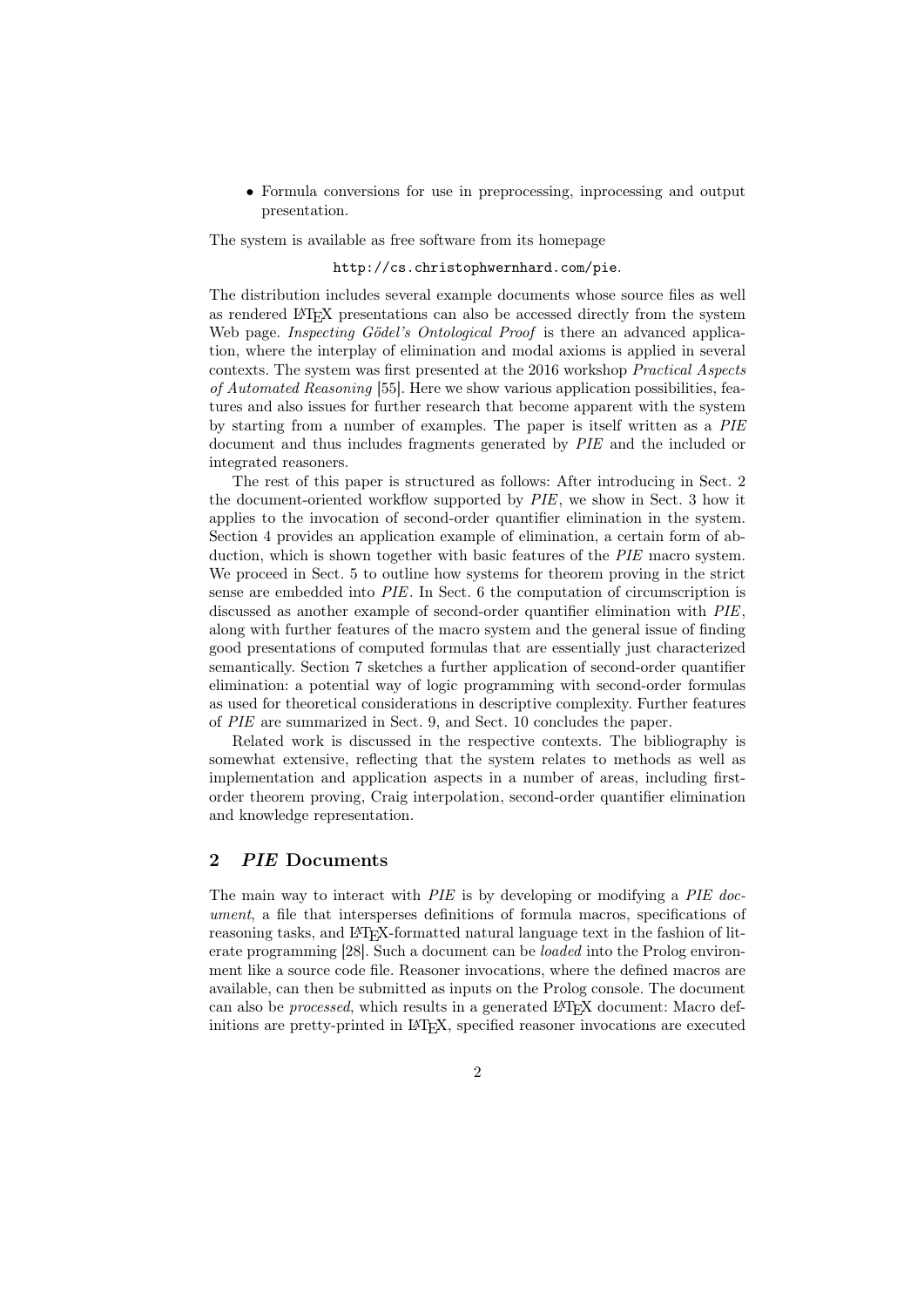and a pretty-printed LAT<sub>EX</sub> result presentation is inserted, and LAT<sub>EX</sub> fragments are inserted directly. The generated LAT<sub>E</sub>X document can then be displayed in PDF format.

Aside of indentation, the LAT<sub>EX</sub> pretty-printer can apply certain symbol conversions to subscripted or primed symbols. Also a compact syntax where parentheses to separate arguments from functors and commas between arguments are omitted is available as an option for both Prolog and L<sup>AT</sup>EX forms.

PIE source documents can be re-loaded into the Prolog environment such that mechanized formalizations can be developed in a workflow similar to programming in AI languages like Prolog and Lisp.

First-order reasoners are often heavily dependent on configuration settings. A PIE document specifies all information needed to reproduce the results of reasoner invocations in a convenient way. Effective configuration parameters are combined from system defaults, defaults declared in the document and options supplied with particular specifications of reasoner invocations.

### <span id="page-2-0"></span>3 Second-Order Quantifier Elimination in PIE

Second-order quantifier elimination is the task of computing for a given formula with second-order quantifiers, that is, quantifiers upon predicate or function symbols, an equivalent first-order formula. PIE so far just supports secondorder quantification upon predicate symbols, or *predicate quantification*. Here is an example of  $PIE$ 's LAT<sub>EX</sub> representation of the invocation of a reasoner that performs second-order quantifier elimination:

Input:  $\exists p \, (\forall x \, (\mathsf{q}(x) \to p(x)) \land \forall x \, (p(x) \to r(x))).$ Result of elimination:

 $\forall x \, (\mathsf{q}(x) \to \mathsf{r}(x)).$ 

The source code in the PIE document that effects this output is:

:-  $ppl\_primitive(ppl\_elim(ex2(p, (all(x, (q(x) -> p(x))))$ , all(x,  $(p(x) \rightarrow r(x)))))$ )).

The directive ppl\_printtime effects that its argument is evaluated at "print time", that is, at *processing*, when the LAT<sub>E</sub>X presentation is generated.<sup>[1](#page-2-1)</sup> The argument is an invocation of the elimination reasoner with the predicate ppl\_elim. It has a formula as argument, possibly with predicate quantifiers. If called at "print time" it prints inputs and outputs formatted in LATEX as shown above for the example. It can also be invoked in the context of plain Prolog processing, where it just effects that the output is pretty printed in Prolog syntax. The following interaction would, for example, be possible in the Prolog console:

<sup>?-</sup> ppl\_elim(ex2(p, (all(x, (q(x) -> p(x))), all(x, (p(x) -> r(x)))))). all(x,  $(q(x)-r(x))$ )

true.

<span id="page-2-1"></span> $^1$  The prefix ppl\_ of this and related predicates should suggest  $\textit{pretty-print}$  in  $\emph{BTEX}$ format.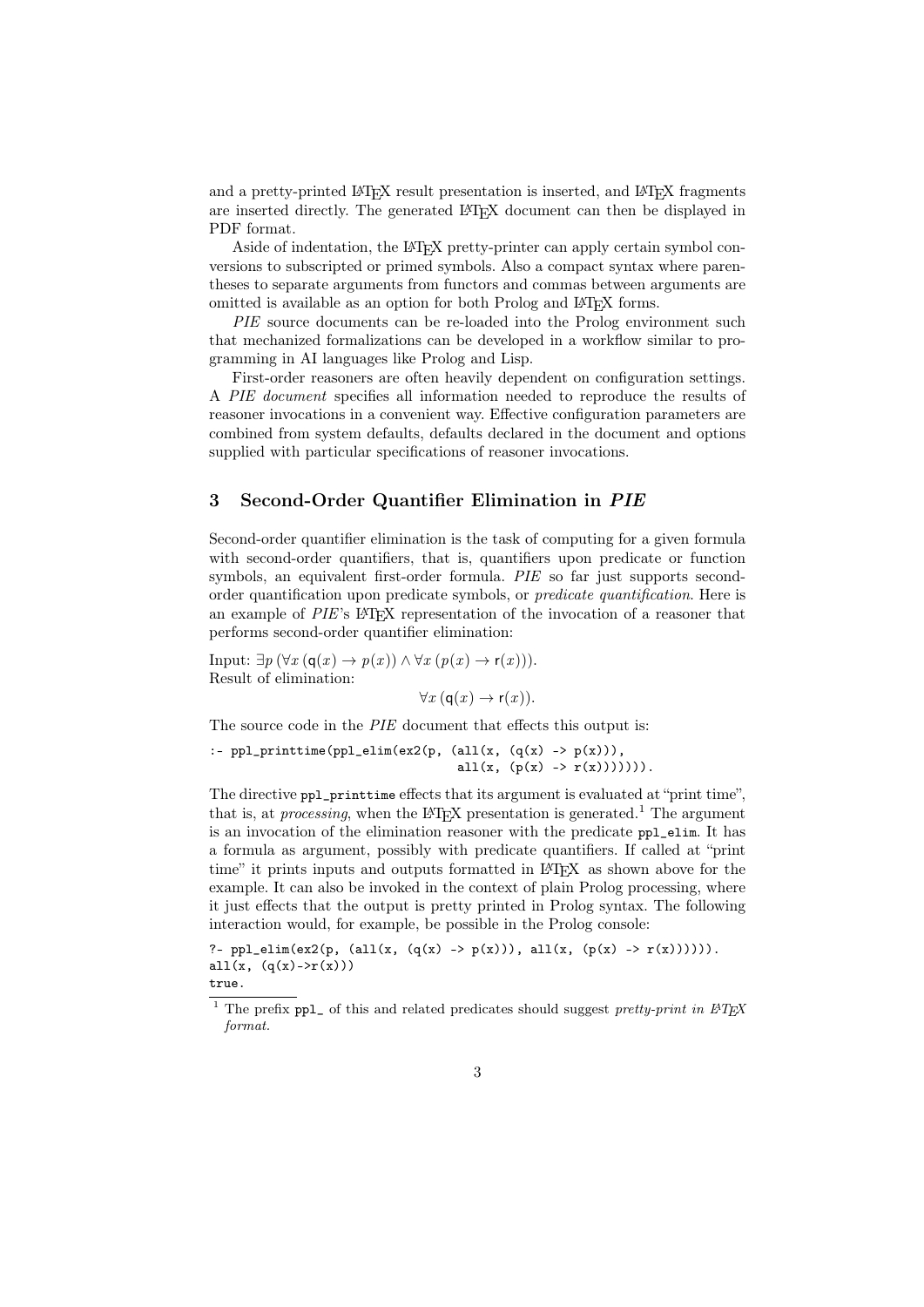Printing the output is performed there as a side effect. SWI-Prolog afterwards prints true. to indicate that the invocation of ppl\_elim was successful. To access the output formula from a program, PIE provides two alternate means: With an option list [printing=false, r=Result] as second argument, ppl\_elim does not effect that the elimination result is printed, but instead bound to the Prolog variable Result for further processing. The second way to access the result formula of the last reasoner invocation is with the supplied predicate  $last\_pp1\_result(Result)$ . This predicate may itself be used in macro definitions.

Let us take a brief look at the syntax of the argument formula of  $ppl$ -elim in the example. It represents a second-order formula as a Prolog ground term. Conjunction is represented as in Prolog by  $\sqrt{2}$  and implication by  $\sqrt{2}$ , with standard operator settings from Prolog. The universal first-order quantifier is expressed by  $a11/2$  and the existential second-order quantifier by  $ex2/2$ .

PIE performs second-order quantifier elimination by an included Prolog implementation of the DLS algorithm [\[14\]](#page-15-0), a method based on formula rewriting until second-order subformulas have a certain shape that allows elimination in one step by rewriting with Ackermann's lemma, an equivalence due to [\[1\]](#page-15-1). Implementing DLS brings about many subtle and interesting issues [\[23,](#page-16-1)[10,](#page-15-2)[54\]](#page-17-2), for example, incorporation of non-deterministic alternative courses, dealing with un-Skolemization, simplification of formulas in non-clausal form and ensuring success of the method for certain input classes. The current implementation in PIE is far from optimum solutions of these issues, but can nevertheless be used in nontrivial applications and might contribute to improvements by making experiments possible.

Of course, second-order quantifier elimination on the basis of first-order logic does not succeed in general. Nevertheless, along with variants termed forgetting, uniform interpolation or projection, it has many applications, including deciding fragments of first-order logic [\[36,](#page-16-2)[3\]](#page-15-3), computation of frame correspondence properties from modal axioms [\[19,](#page-15-4)[14,](#page-15-0)[43\]](#page-16-3), computation of circumscription [\[14\]](#page-15-0), embedding nonmonotonic semantics in a classical setting [\[51,](#page-17-3)[50\]](#page-17-4), abduction with respect to classical and to nonmonotonic semantics [\[32,](#page-16-4)[15,](#page-15-5)[52\]](#page-17-5), forgetting in knowledge bases [\[33,](#page-16-5)[49,](#page-17-6)[29](#page-16-6)[,34,](#page-16-7)[13\]](#page-15-6), and approaches to modularization of knowledge bases derived from the notion of conservative extension [\[21,](#page-15-7)[22,](#page-16-8)[35\]](#page-16-9). Further applications of second-order quantifier elimination are described in the monograph [\[20\]](#page-15-8).

For second-order quantifier elimination and similar operations there are several implementations based on modal and description logics, but very few on first-order logic: A Web service<sup>[2](#page-3-0)</sup> invokes an implementation [\[17\]](#page-15-9) of the  $SCAN$ algorithm [\[19\]](#page-15-4). DLSForgetter [\[2\]](#page-15-10) is a recent system that implements the DLS algorithm [\[14\]](#page-15-0). An earlier implementation [\[23\]](#page-16-1) of DLS seems to be no longer available.

<span id="page-3-0"></span><sup>2</sup> Available at <http://www.mettel-prover.org/scan/>.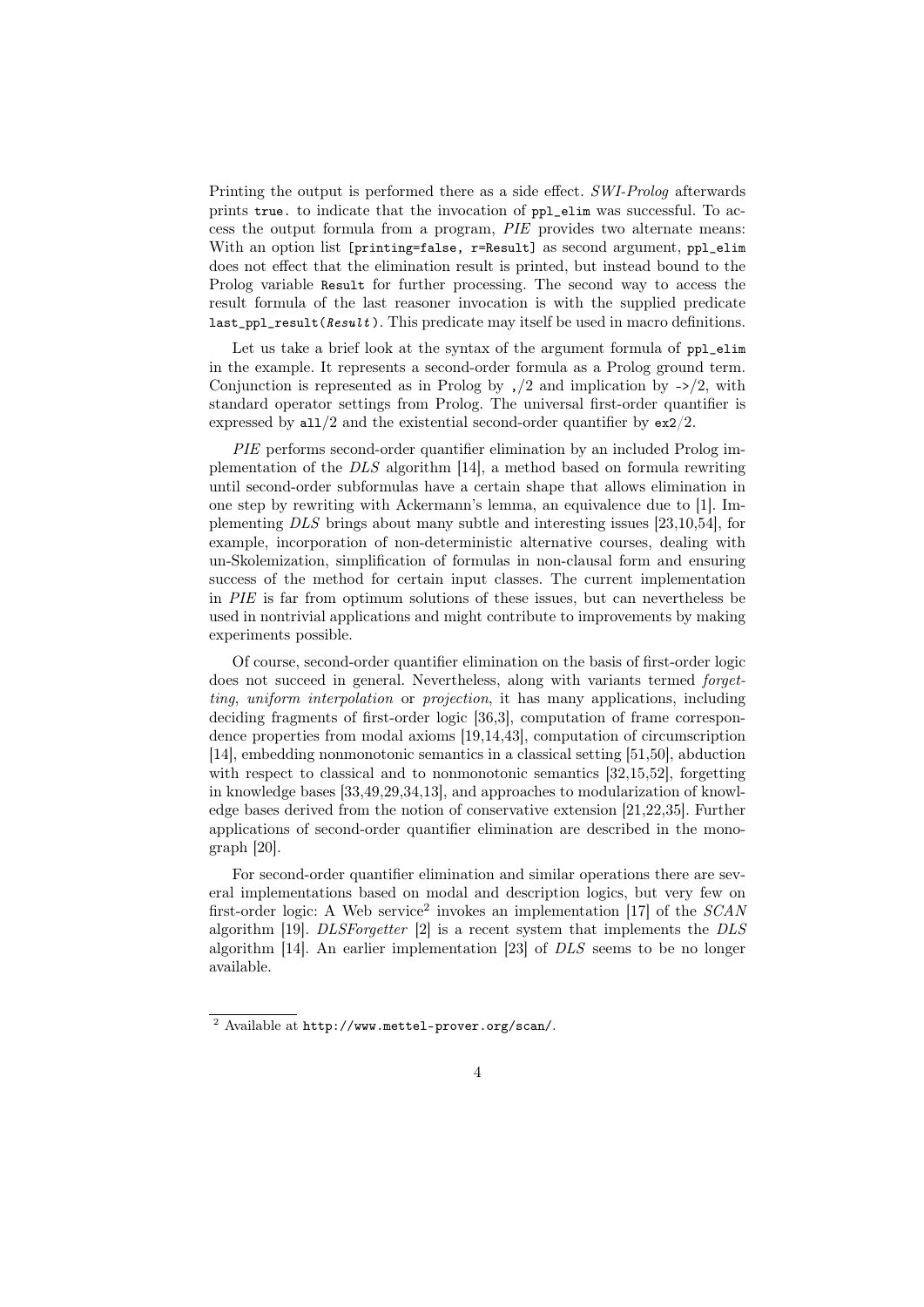### <span id="page-4-0"></span>4 Abduction with Second-Order Quantifier Elimination – Basic Use of PIE Macros

In the simplest case, a PIE formula macro serves as a formula label that may be used in subformula position in other formulas and is expanded into its definiens. Here is an example of such a  $PIE$  macro definition in the  $EFT$ <sub>EX</sub> presentation:

 $kb_1$ 

Defined as

```
(sprinkler was on \rightarrow wet(grass)) \land(rained last night \rightarrow wet(grass)) ∧
(wet(grass) \rightarrow wet(shoes)).
```
The corresponding source is:

```
def(kb1) ::
(sprinkler_was_on -> wet(grass)),
(rained_last_night -> wet(grass)),
(wet(grass) \rightarrow wet(shoes)).
```
The source statement has the form  $def(Macrolame)$  :: ExpansionFormula., where :: is an infix operator with lower precedence than the operators used as connectives for logical formulas. Formula  $kb_1$  is now defined as a small knowledge base that expresses a variant of a scenario often used to illustrate abduction. Actually, we use it now to show how a certain form of computing abductive explanations can be considered as second-order quantifier elimination. It is based on the notion of weakest sufficient condition [\[32,](#page-16-4)[15](#page-15-5)[,51\]](#page-17-3), which is basically a second-order formula that expresses the weakest formula in a given vocabulary that needs to be conjoined to given axioms to make a given theorem candidate an actual theorem. This second-order formula as such is not very informative as it contains the axioms and the theorem as constituents, with disallowed symbols bound by quantifiers and possibly renamed but still present. However, the result of applying elimination to that second-order formula provides the weakest sufficient condition in the proper sense, or, considered with respect to abduction, the weakest explanation.

PIE allows to specify macros with parameters that are represented by Prolog variables. We utilize this to specify schematically the weakest explanation (or weakest sufficient condition) of observation  $Obs$  on the complement of  $Na$  as assumables (Na should suggest non-assumables) within knowledge base  $Kb$ :

explanation(Kb, Na, Obs)

Defined as

$$
\forall Na\ (Kb \rightarrow Obs).
$$

The corresponding source code is: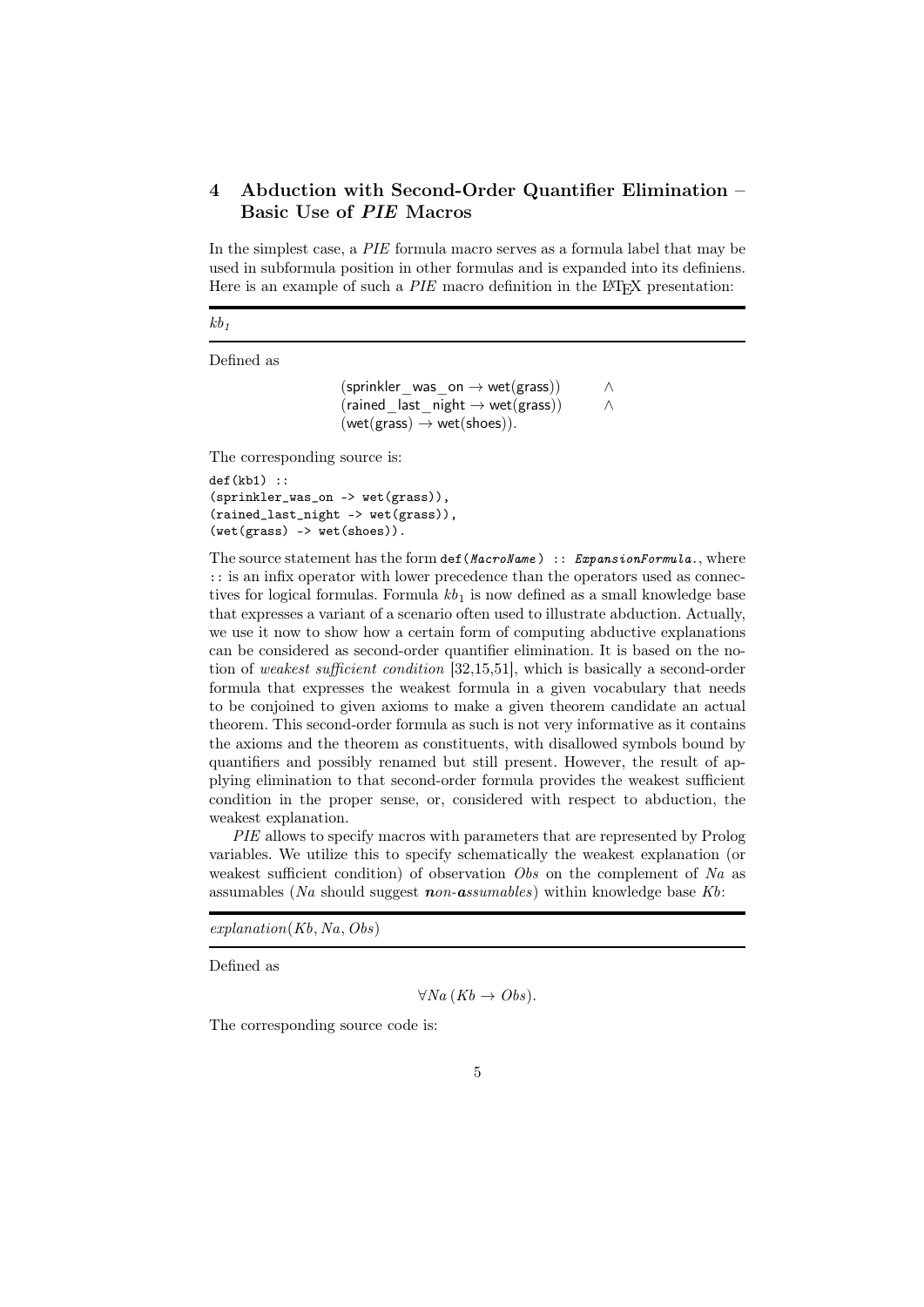def(explanation(Kb, Na, Ob)) :: all2(Na, (Kb -> Ob)).

all2/2 represents the universal second-order quantifier in PIE's input formula syntax. The first argument of all2 specifies the quantified predicates, either as a single Prolog atom or as list of atoms. In the example, there is the macro parameter  $Na$  that needs to be instantiated correspondingly when the macro is expanded. The expression  $explanation(kb<sub>1</sub>, [wet], wet(shoes))$  expands into the following "non-informative" version of the weakest sufficient condition:

> $∀p ((sprinkler was on → p(grass)) ∧$ (rained last night  $\rightarrow p$ (grass)) ∧  $(p(\text{grass}) \rightarrow p(\text{shoes}))$  $p(\text{shoes})$ ).

Second-order quantifier elimination applied to this formula yields the proper weakest explanation for the observation wet(shoes) in which the predicate wet itself does not occur, with respect to the background knowledge base  $kb_1$ :

Input:  $explanation(kb<sub>1</sub>, [wet], wet(shoes)).$ Result of elimination:

rained last night ∨ sprinkler was on.

It was obtained by the following directive in the source document:

```
:- ppl_printtime(ppl_elim(explanation(kb1,[wet],wet(shoes)))).
```
In [\[52\]](#page-17-5) this approach to abduction has been generalized to non-monotonic semantics of logic programming, including the three-valued partial stable models semantics.

### <span id="page-5-0"></span>5 Invoking Theorem Provers from PIE

The abductive explanation computed in the previous section can be validated with a theorem prover. The presentation of the prover invocation and the result is in PIE as follows:

This formula is valid:  $kb_1 \wedge$ (rained last\_night∨sprinkler\_was\_on)  $\rightarrow$  wet(shoes).

The corresponding source directive is

:- ppl\_printtime(ppl\_valid((kb1, (rained\_last\_night ; sprinkler\_was\_on)  $\rightarrow$  wet(shoes)))).

The semicolon ;/2 represents disjunction, as in Prolog. The reasoner invocation predicate ppl\_valid by default first calls the model searcher Mace4 with a short timeout, and, if it can not find a "counter"-model of the negated formula, calls the prover *Prover9*, again with a short timeout.<sup>[3](#page-5-1)</sup> Correspondingly,  $ppl$ -valid

<span id="page-5-1"></span><sup>&</sup>lt;sup>3</sup> Prover9 and Mace4 were developed between 2005 and 2010 by William McCune. Their homepage is <https://www.cs.unm.edu/~mccune/prover9/>.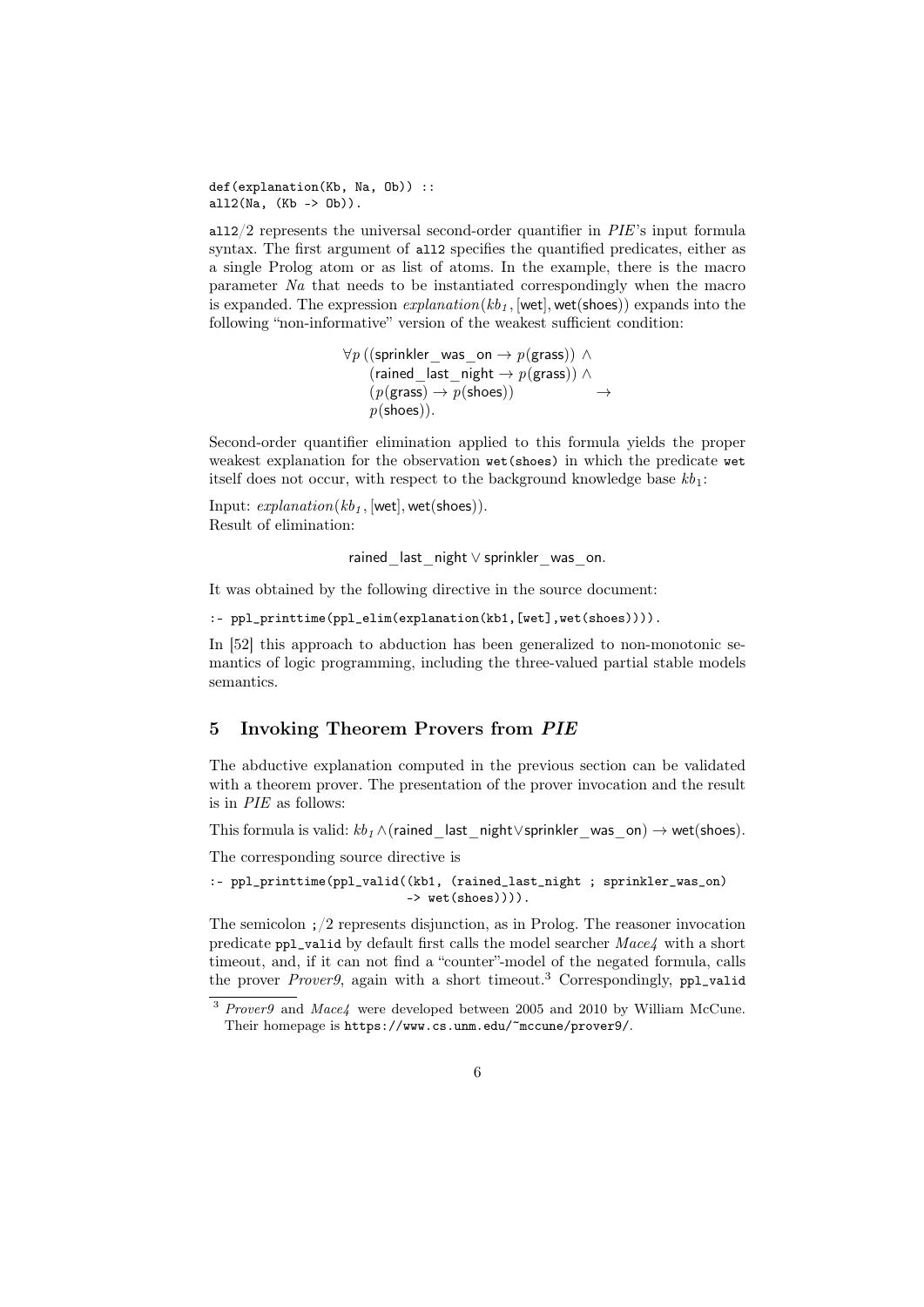prints a representation of one of three result values: valid, not valid or failed to validate and in LAT<sub>E</sub>X "print time" mode also the input formula, as shown above.

Like ppl\_elim, also ppl\_valid can be called with a list of options as second argument. This allows to obtain Prolog term representations of Prover9 's resolution proof or Mace4 's model, to skip the call to Mace4, modify the configuration of Mace4 and Prover9, or to specify another theorem prover to be called.

Other provers can be incorporated through a generic interface to the TPTP [\[47\]](#page-17-7) syntax for proving problems, supported by most current first-order provers. In addition, *DIMACS* and *QDIMACS*, the common formats of SAT and *QBF* solvers, respectively, are supported by *PIE*. Large propositional formulas are handled there efficiently with an internal representation implemented with destructive term operations. Most of the support of propositional formulas is in-herited from the precursor system ToyElim [\[53\]](#page-17-8).

PIE also includes a Prolog-based first-order prover, CM, whose calculus can be understood as model elimination, clausal tableau construction [\[31\]](#page-16-10), or the connection method [\[6\]](#page-15-11), similar to provers of the  $leanCoP$  family [\[40](#page-16-11)[,26,](#page-16-12)[27\]](#page-16-13). Its implementation follows the compilation-based Prolog Technology Theorem Prover  $(PTTP)$  paradigm [\[46\]](#page-16-14). It computes proofs that are represented by Prolog terms and can be used to compute Craig interpolants (Sect. [8\)](#page-10-0). Details and evaluation results are available at <http://cs.christophwernhard.com/pie/cmprover>.

## <span id="page-6-0"></span>6 Computing Circumscription as Second-Order Quantifier Elimination – PIE Macros with Prolog Bodies, Result Simplifications

The circumscription of a predicate  $P$  in a formula  $F$  is a formula whose models are the models  $I$  of  $F$  that are minimal with respect to  $P$ . That is, there is no model  $I'$  of  $F$  that is like  $I$  except that the extension of  $P$  in  $I'$  is a strict subset of the extension of  $P$  in  $I$ . Predicate circumscription can be expressed by a second-order schema such that the computation of circumscription is second-order quantifier elimination [\[14\]](#page-15-0). The second-order circumscription of predicate  $P$  in formula  $F$  can thus be defined as a  $PIE$  macro as follows:

 $circ(P, F)$ 

Defined as

$$
F \wedge \neg \exists P' (F' \wedge T_1 \wedge \neg T_2),
$$

where

$$
F' := F[P \mapsto P'],
$$
  
\n
$$
A := \text{arity of } P \text{ in } F,
$$
  
\n
$$
T_1 := \text{transfer clauses } [P/A\text{-}n] \to [P'],
$$
  
\n
$$
T_2 := \text{transfer clauses } [P'] \to [P/A\text{-}n].
$$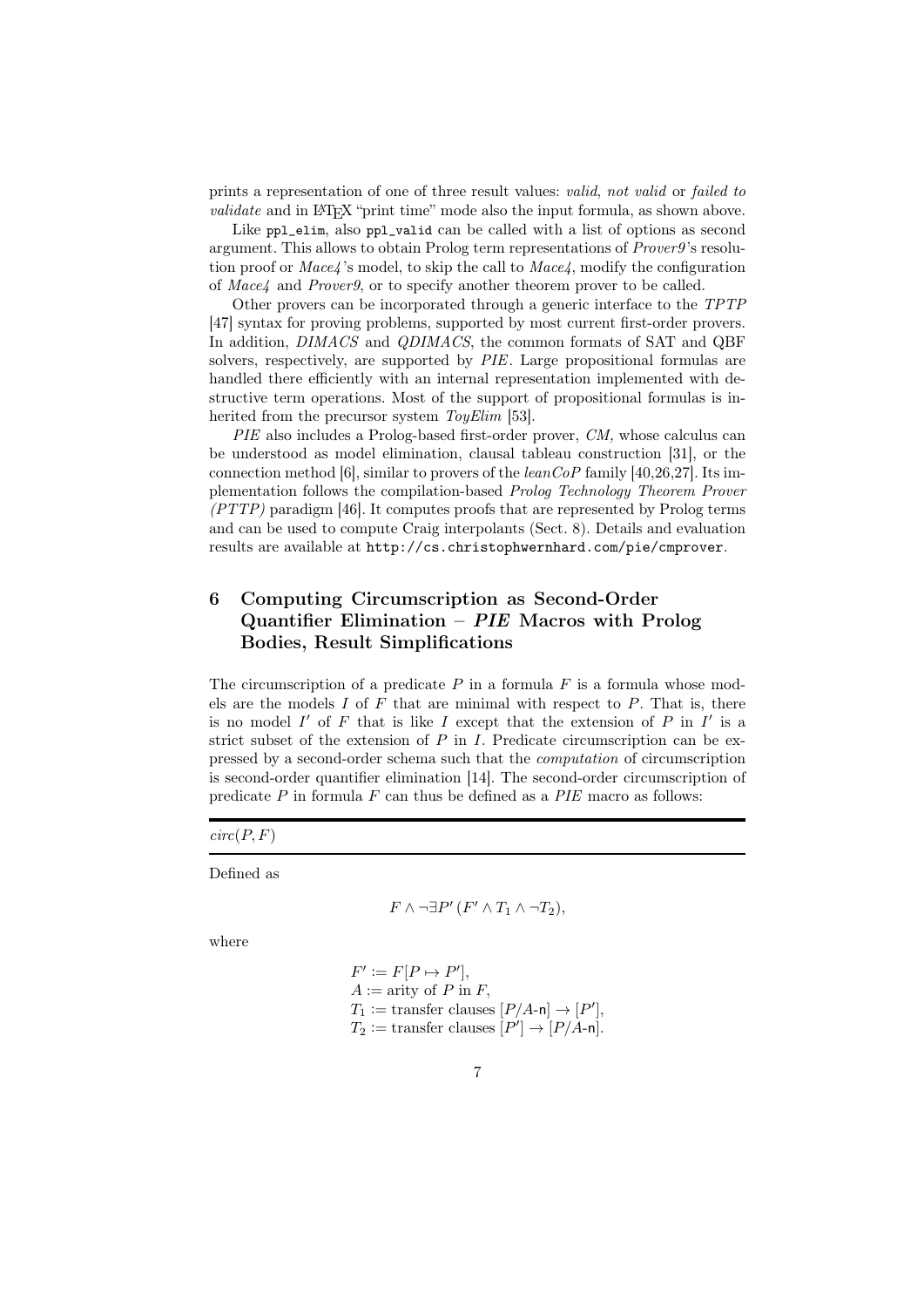This definition utilizes that PIE macro definitions may contain a Prolog body that permits expansions involving arbitrary computations. Utility predicates with pretty-printing templates for use in these bodies are provided for common tasks. The source of the above definition reads:

```
def(circ(P, F)) ::F, \text{ }^{\sim}ex2(P_p, (F_p, T1, ^{\sim}T2)) ::-
        mac_rename_free_predicate(F, P, pn, F_p, P_p),
        mac_get_arity(P, F, A),
        mac_transfer_clauses([P/A-n], p, [P_p], T1),
        mac_transfer_clauses([P/A-n], n, [P_p], T2).
```
The Prolog body is introduced with the ::- operator, which is defined with a precedence between :: and the operators used to represent logical formulas. The unary operator  $\tilde{ }$  represents negation in formulas.<sup>[4](#page-7-0)</sup> The suffix  $\Box p$  used for some variable names is translated to the prime superscript in the L<sup>A</sup>T<sub>EX</sub> rendering. We only indicate here the effects of the auxiliary predicates in the Prolog body with an example: The formula  $circ(\mathbf{p}, \mathbf{p}(\mathbf{a}))$  expands into:

$$
\mathsf{p}(\mathsf{a}) \qquad \qquad \wedge
$$
  
\n
$$
\neg \exists q \left( q(\mathsf{a}) \land \forall x \left( q(x) \to \mathsf{p}(x) \right) \land \neg \forall x \left( \mathsf{p}(x) \to q(x) \right) \right).
$$

Second-order quantifier elimination can be applied to compute the circumscription for the example:

Input:  $circ(p, p(a))$ . Result of elimination:  $p(a) \land \forall x (p(x) \rightarrow x = a).$ 

As a more complex example, we consider circumscribing wet in  $kb_1$ :

Input:  $circ(wet, kb<sub>1</sub>)$ . Result of elimination:

| $(rained$ last night $\rightarrow$ wet(grass))                                                   |  |
|--------------------------------------------------------------------------------------------------|--|
| (sprinkler was on $\rightarrow$ wet(grass))                                                      |  |
| $(wet(grass) \rightarrow wet(shoes))$                                                            |  |
| $\forall x$ (wet(x) $\rightarrow$ rained last night $\vee$ sprinkler was on) $\wedge$            |  |
| $\forall x (\text{wet}(x) \land \text{wet}(grass) \rightarrow x = grass \lor x = \text{shoes}).$ |  |

The first three implications of this output form the expansion of  $kb_1$ . The last two implications are added by the circumscription. This particular form was actually obtained by applying a certain simplification to the formula returned directly by the elimination method:

:- ppl\_printtime(ppl\_elim(circ(wet,kb1), [simp\_result=[c6]])).

The option [simp\_result=[c6]] supplied to ppl\_elim effects that the elimination result is postprocessed by equivalence preserving conversions with the aim to

<span id="page-7-0"></span> $4$  The standard Prolog negation operator  $\setminus +$  is not suited to represent classical negation as it symbolizes  $\nvdash$ , non-provability.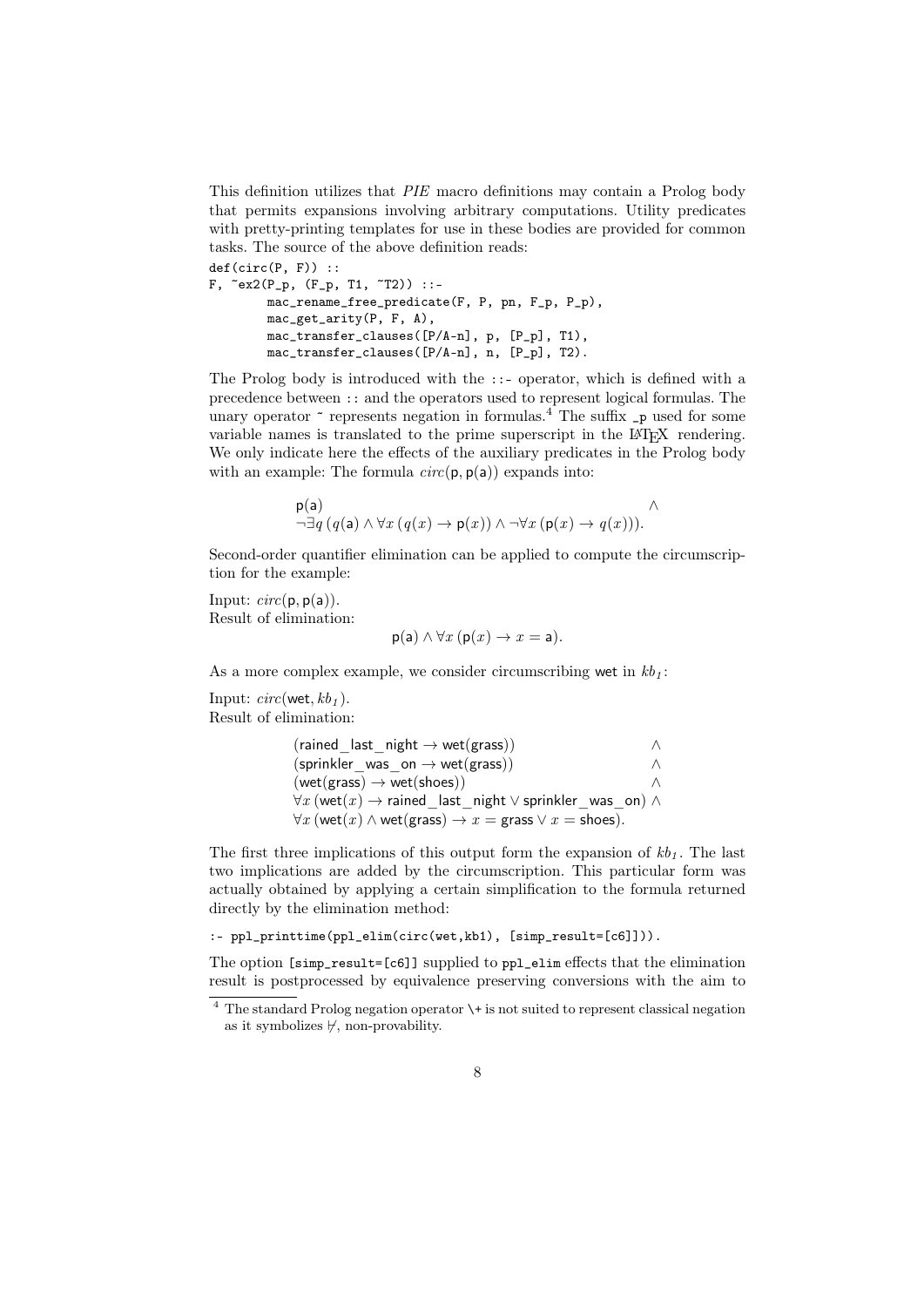make it more readable. The conversion named c6 chosen for this example converts to conjunctive normal form, applies various clausal simplifications and then converts back to a quantified first-order formula, involving un-Skolemization if required. That the last conjunct of the result can be replaced by the more succinct  $\forall x$  (wet $(x) \rightarrow x =$  grass  $\lor x =$  shoes) is, however, not detected by the current implementation.

Finding good presentations of formulas, in particular in presence of operations that yield formulas with essentially semantic characterizations, is a challenging topic in general.

# <span id="page-8-0"></span>7 Expressing Graph Colorability by a Second-Order Formula – PIE Macros with Parameters in Functor Position

One of the fundamental results of descriptive complexity is the equivalence of NP and expressibility by an existential second-order formula (with respect to finite models), that is, a first order formula prefixed with existential predicate quantifiers. This view allows, for example, to specify 2-colorability<sup>[5](#page-8-1)</sup> with respect to a relation  $E$  that specifies a graph as follows:

#### $col_{2}(E)$

Defined as

$$
\exists r \exists g \left( \forall x \left( r(x) \vee g(x) \right) \land \forall x \forall y \left( E(x, y) \rightarrow \neg (r(x) \wedge r(y)) \wedge \neg (g(x) \wedge g(y)) \right) \right).
$$

The source of this definition is:

 $def(col2(E))$  ::  $ex2([r,g],$  $(\text{all}(x, (r(x) ; g(x))),$ all([x,y], (E(x,y) -> (~((r(x), r(y))), ~((g(x), g(y)))))))).

The macro parameter **E** appears as a Prolog variable in predicate position.<sup>[6](#page-8-2)</sup> The macro can then be used with instantiating  $E$  to a predicate symbol, or to a  $\lambda$ expression that describes a particular graph (we will see examples in a moment).

Specifying algorithms as (existential) second-order formulas seems very elegant, but so far not established as a practical approach to logic programming. PIE in its current implementation lets become apparent related desiderata: Instantiation with a predicate symbol should be usable as basis for abstract reasoning. Instantiation with a  $\lambda$ -expression (or conjoining a definition of a graph),

<span id="page-8-1"></span><sup>&</sup>lt;sup>5</sup> 3-colorability, which is NP-complete, can be specified analogously. We consider here 2-colorability for brevity of the involved formulas.

<span id="page-8-2"></span> $6$  SWI-Prolog can be configured to permit variable names as functors, which are read in as atoms with capitalized names. The macro processor of PIE compares them to actual variable names in the macro definition.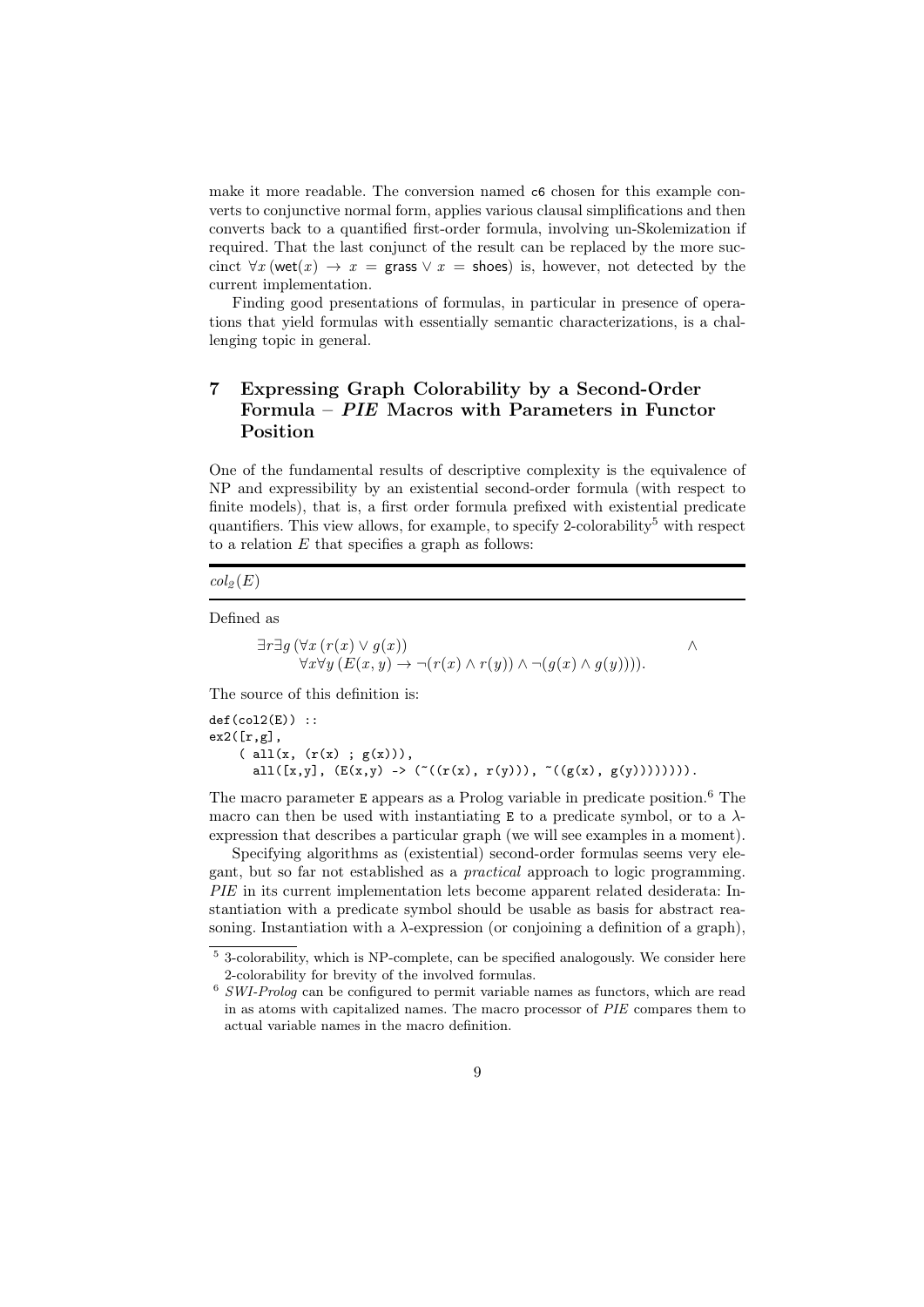should permit successful elimination. If adequate, the problem should then automatically be converted to a form that can be processed by a SAT solver.

So far, in the current implementation of PIE, such steps just work in part, e.g., by decomposing the overall task manually into intermediate steps with different manually controlled formula simplifications, as illustrated by the following example. The following macro defines the inner, first-order, component of the above specification of 2-colorability:

 $fo\_{col_2 (E)}$ 

Defined as

 $\forall x (\mathsf{r}(x) \vee \mathsf{g}(x))$  ∧  $\forall x \forall y \ (E(x, y) \rightarrow \neg(r(x) \land r(y)) \land \neg(g(x) \land g(y))).$ 

PIE allows to instantiate E in  $fo$   $col2 (E)$  with a predicate constant e and eliminate one of the color predicates:<sup>[7](#page-9-0)</sup>

Input:  $\exists g \text{ fo } col_2 (e)$ . Result of elimination:

 $\forall x \forall y (\mathsf{e}(x, y) \rightarrow \neg(\mathsf{r}(y) \land \mathsf{r}(x)) \land (\mathsf{r}(y) \lor \mathsf{r}(x))).$ 

2-colorability for a given graph represented by a  $\lambda$ -expression can be evaluated by PIE currently just in two steps with different elimination configurations, as performed by the following Prolog predicate:

 $elim\_col2(E)$  :ppl\_elim(ex2([g], fo\_col2(E)), [elim\_options=[pre=[c6]], printing=false, r=F1]), ppl\_elim(ex2([r], F1), [elim\_options=[pre=[d6]], printing=false, r=F2]), ppl\_form(E), ppl\_form(F2).

Options printing=false suppress the emission of printed representations of the two invocations of the elimination reasoner. Only the input  $\lambda$ -expression and the final result are pretty-printed with calls to ppl\_form. Options pre=[c6] and pre=[d6] effect that preprocessing based on conversion to CNF and DNF, respectively, is applied for elimination. Invoking

:-  $ppl\_primitive(elim\_col2(lambda([u,v],((u=1,v=2); (u=2,v=3))))).$ 

yields the following output:

$$
\lambda(u, v). (u = 1 \land v = 2) \lor (u = 2 \land v = 3).
$$
  

$$
1 \neq 2 \land 2 \neq 3.
$$

It expresses that the graph described by the  $\lambda$ -expression is 2-colorable if and only if node 1 is not the same as node 2 and node 2 is not the same as node 3.

<span id="page-9-0"></span><sup>7</sup> One color predicate can also be eliminated from an analogous specification of 3-colorability.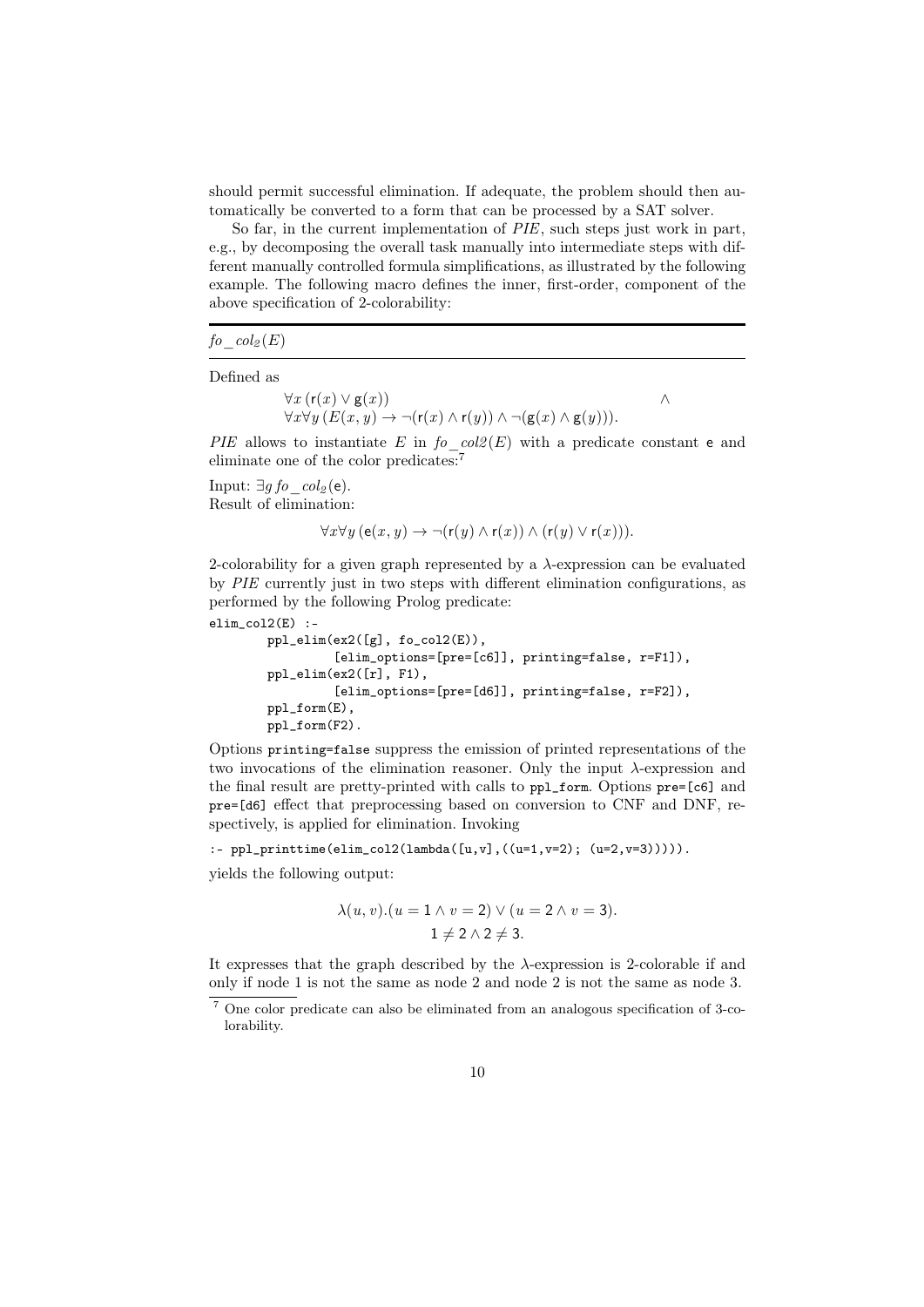### <span id="page-10-0"></span>8 Craig Interpolation

By Craig's interpolation theorem [\[11,](#page-15-12)[12\]](#page-15-13), for given first-order formulas  $F$  and  $G$ such that F entails G (or, equivalently,  $F \to G$  is valid) a first-order formula H can be constructed such that  $F$  entails  $H$ ,  $H$  entails  $G$  and  $H$  contains only symbols (predicates, functions, constants, free variables) that occur in both  $F$ and  $G$ . PIE supports the computation of Craig interpolants  $H$ , for given valid implications  $F \to G$ . Here is a propositional example:

Input:  $p \land q \rightarrow p \lor r$ . Result of interpolation:

p.

The corresponding directive in the source document is:

:-  $ppl\_primitive(ppl\_ipol((p, q ->(p ; r))))$ .

The predicate ppl\_ipol invokes the interpolation reasoner. It takes an implication  $F \to G$  as argument and, analogously to ppl\_elim (Sect. [3\)](#page-2-0), prints an interpolant of  $F$  and  $G$ <sup>[8](#page-10-1)</sup>. Here is another example of Craig interpolation, where universal and existential quantification need to be combined:[9](#page-10-2)

Input:  $\forall x \mathsf{p}(a, x) \land \mathsf{q} \rightarrow \exists x \mathsf{p}(x, \mathsf{b}) \lor \mathsf{r}.$ Result of interpolation:

 $\exists x \forall y \, p(x, y).$ 

Craig interpolation has many applications in logics and philosophy, as already shown in [\[12\]](#page-15-13). Main applications in computer science are in verification [\[39\]](#page-16-15) and query reformulation, based on its relationship to definability and construction of definientia in terms of a given vocabulary [\[48](#page-17-9)[,5,](#page-15-14)[4\]](#page-15-15). For these applications, actually interpolants that are further constrained, in dependency of further restrictions on the input formulas, are relevant. We do not consider these here, but show how basic definability via Craig interpolation can be expressed in PIE.

A formula G is called *definable* in a formula F in terms of a set of predicates  $S$ if and only if there exists a formula  $H$  whose predicates are all in  $S$  such that  $F \models G \leftrightarrow H$ . The formula H is then called a *definiens* of G. Consider, for example, the following formula:

<span id="page-10-1"></span><sup>8</sup> In certain configurations it can also print several different interpolants.

<span id="page-10-2"></span><sup>&</sup>lt;sup>9</sup> This is an example which involves an inference step with a constant that occurs only on the left side  $(a)$  and a constant that occurs only on the right side  $(b)$ , which can not be handled by certain resolution-based interpolation systems. See [\[7,](#page-15-16)[30\]](#page-16-16). In this particular example, the order of the quantifications in the result is not relevant.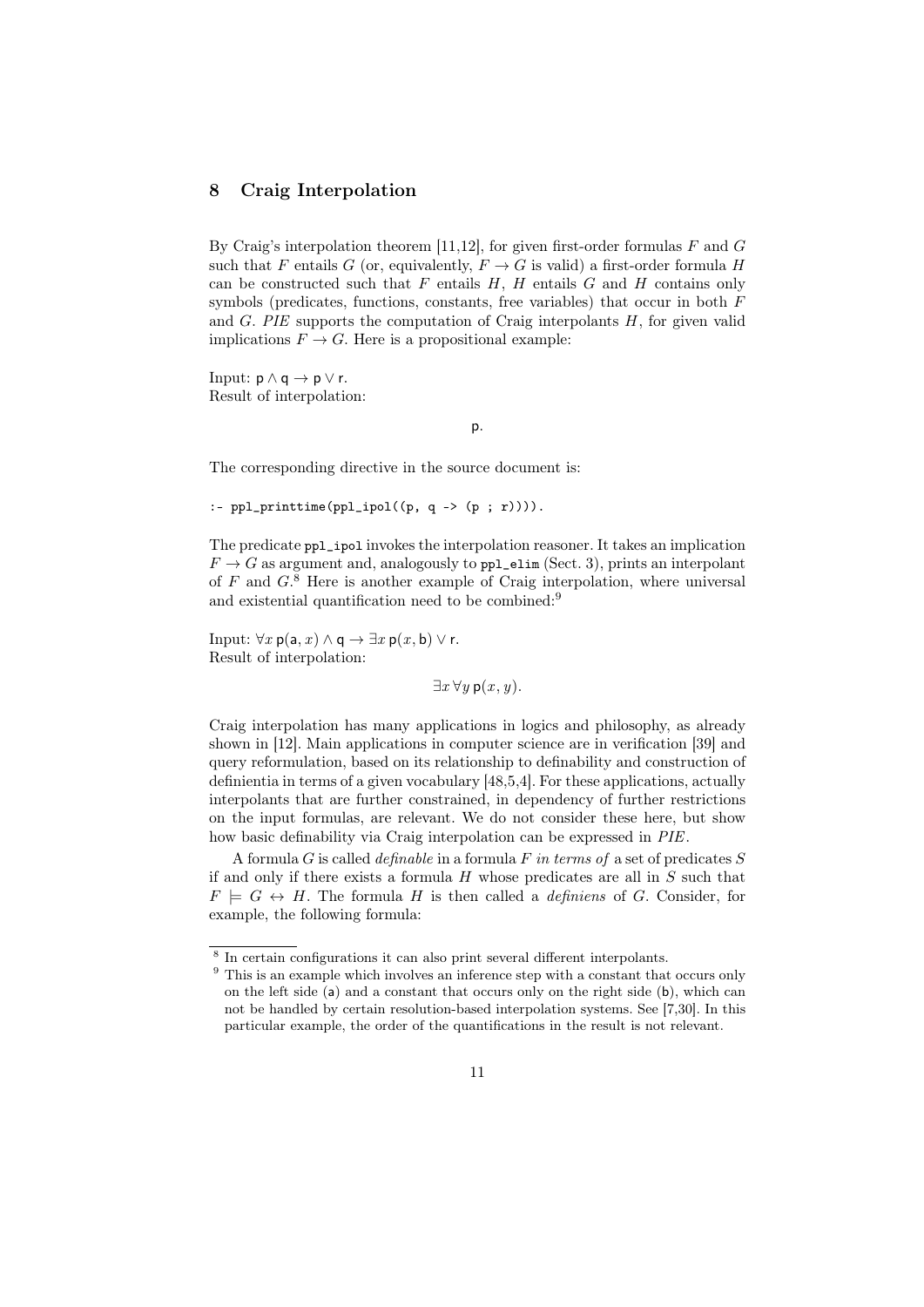Defined as

 $kb_2$ 

$$
\forall x (\mathsf{p}(x) \to \mathsf{q}(x) \land \mathsf{s}(x)) \land \forall x (\mathsf{s}(x) \to \mathsf{r}(x)) \land \forall x (\mathsf{q}(x) \land \mathsf{r}(x) \to \mathsf{p}(x)).
$$

We can invoke a first-order prover from  $PIE$  to verify that the formula  $p(a)$  is definable in  $kb_2$  in terms of  $\{q, r\}$ :

This formula is valid:  $kb_2 \rightarrow (p(a) \leftrightarrow q(a) \land r(a))$ .

Actually, since a does not occur in  $kb_2$ , we can equivalently verify the following implication, whose right side is a universally quantified first-order definition:

This formula is valid:  $kb_2 \rightarrow \forall a \, (\mathsf{p}(a) \leftrightarrow \mathsf{q}(a) \land \mathsf{r}(a)).$ 

We can now utilize the features of  $PIE$  to formally characterize definability and synthesize definientia:

 $definiens(G, F, P)$ 

Defined as

 $\exists P(F \wedge G) \rightarrow \forall P(F \rightarrow G).$ 

The interpolants of the left and right side of  $definiens(G, F, P)$  are exactly the definientia of  $G$  in  $F$  in terms of all predicates not in  $P$ . The implication is valid if and only if definability holds. The second-order quantifications in the implication are existential on the left and universal on the right side.[10](#page-11-0) Considering that an implication can be understood as disjunction of the negated left side and the right side, if F and G are first-order, then  $definiens(G, F, P)$  is a formula whose second-order quantifiers are all *universal*. Such a second-order formula is valid if and only if the first-order formula obtained by renaming the quantified predicates with fresh symbols and dropping the second-order quantifiers is valid. This translation is handled automatically by  $PIE$  such that we can now we verify definability of  $p(a)$  by invoking a first-order prover from  $PIE$ :

This formula is valid:  $definiens(\mathbf{p}(\mathbf{a}), kb_2, [\mathbf{p},\mathbf{s}]).$ 

And, we can apply Craig interpolation to compute a definiens:

Input:  $definiens(p(a), kb_2, [p,s])$ . Result of interpolation:

 $q(a) \wedge r(a)$ .

<span id="page-11-0"></span> $^{10}\,$  We actually encountered right side of the implication before in Sect. [4](#page-4-0) as the weakest sufficient condition in the macro definition of explanation.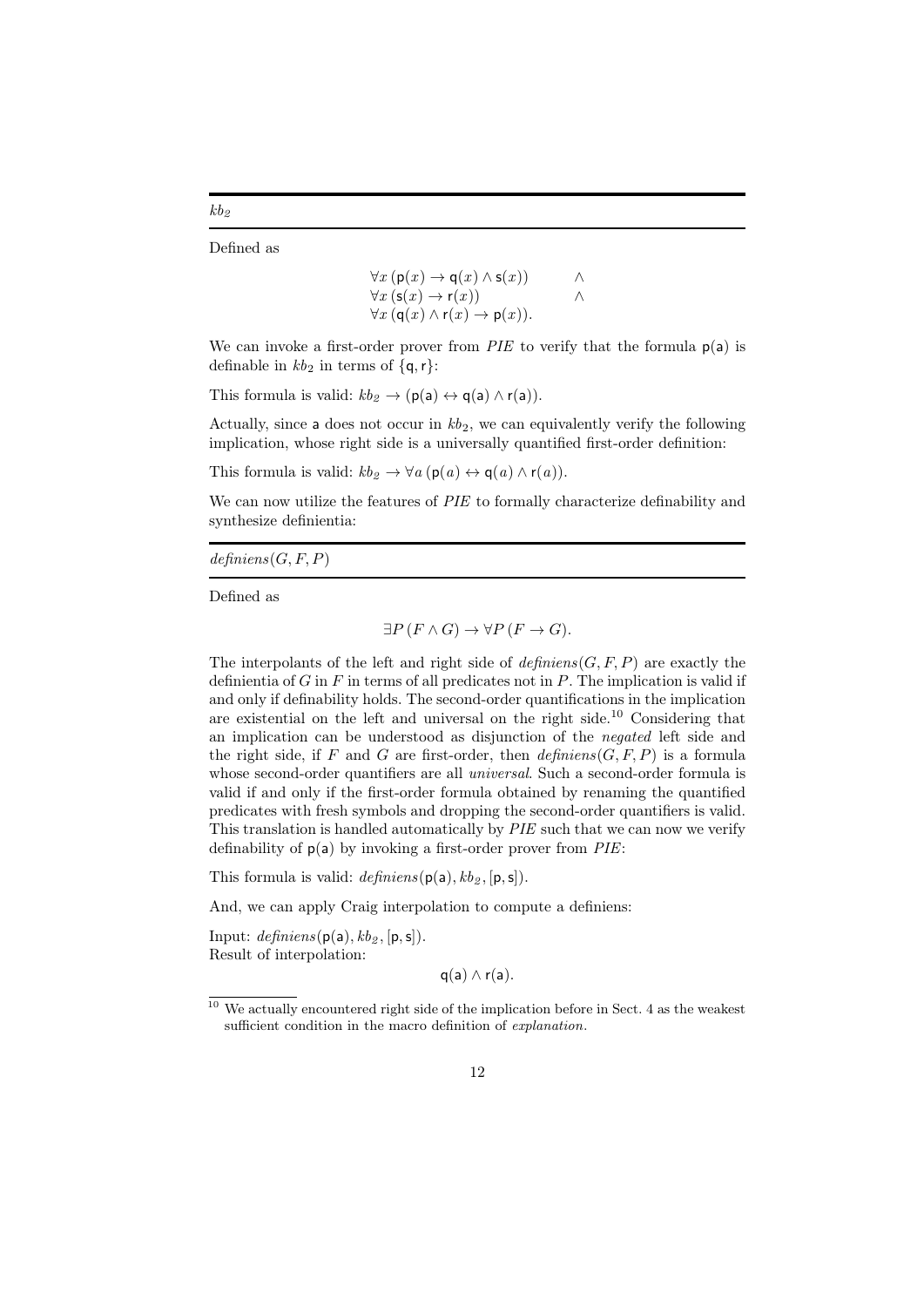The implementation of the computation of Craig interpolants in PIE operates by a novel adaption of Smullyan's interpolation method [\[45,](#page-16-17)[18\]](#page-15-17) to clausal tableaux [\[57\]](#page-17-10). Suitable clausal tableaux can be constructed by the Prolog-based prover CM that is included in PIE. The system also supports the conversion of proof terms returned by the hypertableau prover *Hyper* [\[41\]](#page-16-18) to such tableaux and thus to interpolants, but this is currently at an experimental stage. $^{11}$  $^{11}$  $^{11}$ 

The interpolants H constructed by PIE strengthen the requirements for Craig interpolants in that they are actually Craig-Lyndon interpolants, that is, predicates occur in  $H$  only in polarities in which they occur in both  $F$  and  $G$ . Symmetric interpolation [\[38,](#page-16-19) Sect. 5] is supported in PIE, implemented by computing a conventional interpolant for each of the input formulas, corresponding to the induction suggested with [\[12,](#page-15-13) Lemma 2].

It seems that most other implementations of Craig interpolation are on the basis of propositional logic with theory extensions and specialized for applications in verification [\[4\]](#page-15-15). Craig interpolation for first-order logic is supported by Princess [\[9,](#page-15-18)[8\]](#page-15-19) and by extensions of Vampire [\[25,](#page-16-20)[24\]](#page-16-21). The incompleteness indicated in footnote [9](#page-10-2) applies to these Vampire extensions and was observed by their authors. It also appears that the Vampire extensions do not preserve the polarity constraints of Craig-Lyndon interpolants [\[4\]](#page-15-15).

### <span id="page-12-0"></span>9 Further Features of PIE

In this section we briefly describe further features of PIE that were not illustrated by the examples in the previous sections. First we consider the formula macro system. It utilizes Prolog variables to mimic further features of the processing of λ-expressions by automatically binding a Prolog variable that is free after computing the user-specified part of the expansion to a freshly generated symbol. With a macro declaration, properties of its lexical environment, in particular configuration settings that affect the expansion, are recorded. Macros with parameters are processed by pattern matching to choose the effective declaration for expansion, allowing structural recursion in macro declarations.

A Craig interpolant for formulas  $F$  and  $G$  is extracted in  $PIE$  from a Prolog term that represents a closed clausal tableau, a proof of the validity of  $F \rightarrow$ G. PIE supports the visualization of such tableaux as graph, rendered by the Graphviz tool. Here is an example:

Input:  $\forall x \mathsf{p}(x) \land \forall x (\mathsf{p}(x) \to \mathsf{q}(x)) \to \mathsf{q}(\mathsf{c}).$ Result of interpolation:

 $\forall x \, \mathsf{q}(x)$ .

The respective directive for this interpolation task in the source is:

<span id="page-12-1"></span><sup>11</sup> Hypertableaux, either obtained from a hypertableau prover or obtained from a clausal tableau prover like CM by restructuring the tableau seem interesting as basis for interpolant extraction in query reformulation, as they allow to ensure that the interpolants are range restricted. Some related preliminary results are in [\[57\]](#page-17-10).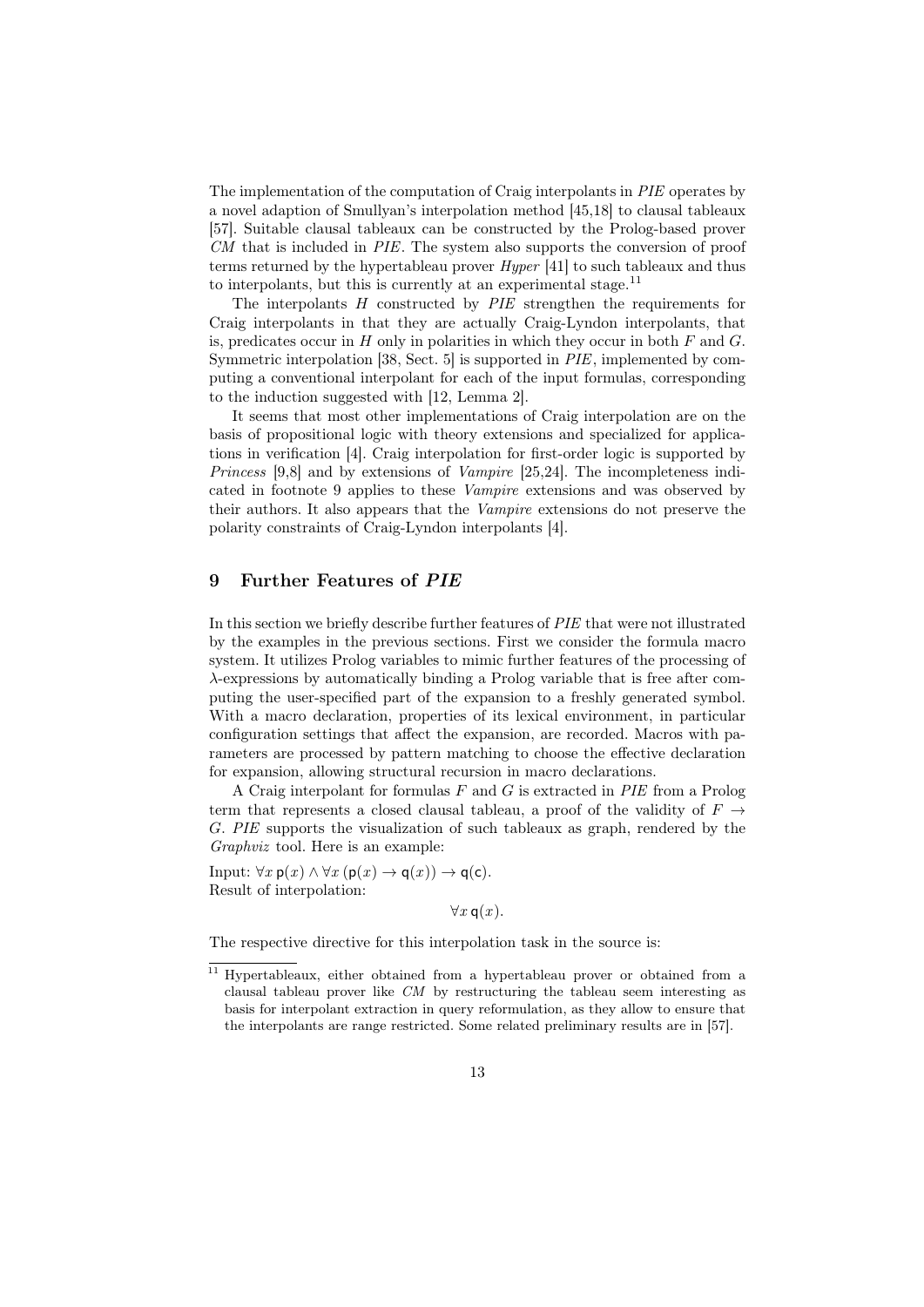#### :- ppl\_printtime(ppl\_ipol((all(x, p(x)), all(x, (p(x) -> q(x))) -> q(c)), [ip\_dotgraph=printstyle('/tmp/tmp01.png'), ip\_simp\_sides=false])).

The ip\_dotgraph option effects that an image representing the tableau is generated. The ip\_simp\_sides option suppresses preprocessing of the interpolation input, which, in the example, would in essence be already sufficient to compute the interpolant, yielding a trivial tableau. The generated image can then be included into the  $PIE$  document with standard  $IATFX$ means, here, for example as Fig. [1.](#page-13-0) Siblings in the tableau represent a ground clause used in the proof. As the tableau is used for interpolant extraction, decoration indicates whether the clause stems from the left or the right side of the input formula. The decoration of the closing marks indicate the side of the connection partner. The Skolem constant sk1 is converted to a quantified variable in a postprocessing operation. For a description of the interpolant extraction procedure, see [\[57\]](#page-17-10).



Aside of the shown representation of quantified first-order formulas by Prolog ground terms, the system also supports a representation of clausal formu-

<span id="page-13-0"></span>Fig. 1. A clausal tableau.

las as list of lists of terms (logic literals), with variables represented by Prolog variables. The system functionality can be accessed by Prolog predicates, also without using the document processing facilities.

Practically successful reasoners usually apply in some way conversions of low complexity as far as possible: as preprocessing on inputs, potentially during reasoning, which has been termed *inprocessing*, and to improve the syntactic shape of output formulas as discussed in Sect. [6.](#page-6-0) Abstracting from these situations, we subsume these conversions under preprocessing operations. Also the low complexity might be taken more or less literally and, for example, be achieved simply by trying an operation within a threshold limit of resources. PIE includes a number of preprocessing operations including normal form conversions, also in variants that produce structure preserving normalizations, various simplifications of clausal formulas, and an implementation of McCune's un-Skolemization algorithm [\[37\]](#page-16-22). While some of these preserve equivalence, others preserve equivalence just with respect to a set of predicates, for example, purity simplification with respect to predicates that are not deleted or structure preserving clausification with respect to predicates that are not added. This can be understood as preserving the second-order equivalence

$$
\exists q_1 \ldots \exists q_n F \equiv \exists q_1 \ldots \exists q_n G,
$$

where F and G are inputs and outputs of the conversion and  $q_1, \ldots, q_n$  are those predicates that are permitted to occur in  $F$  or  $G$  whose semantics needs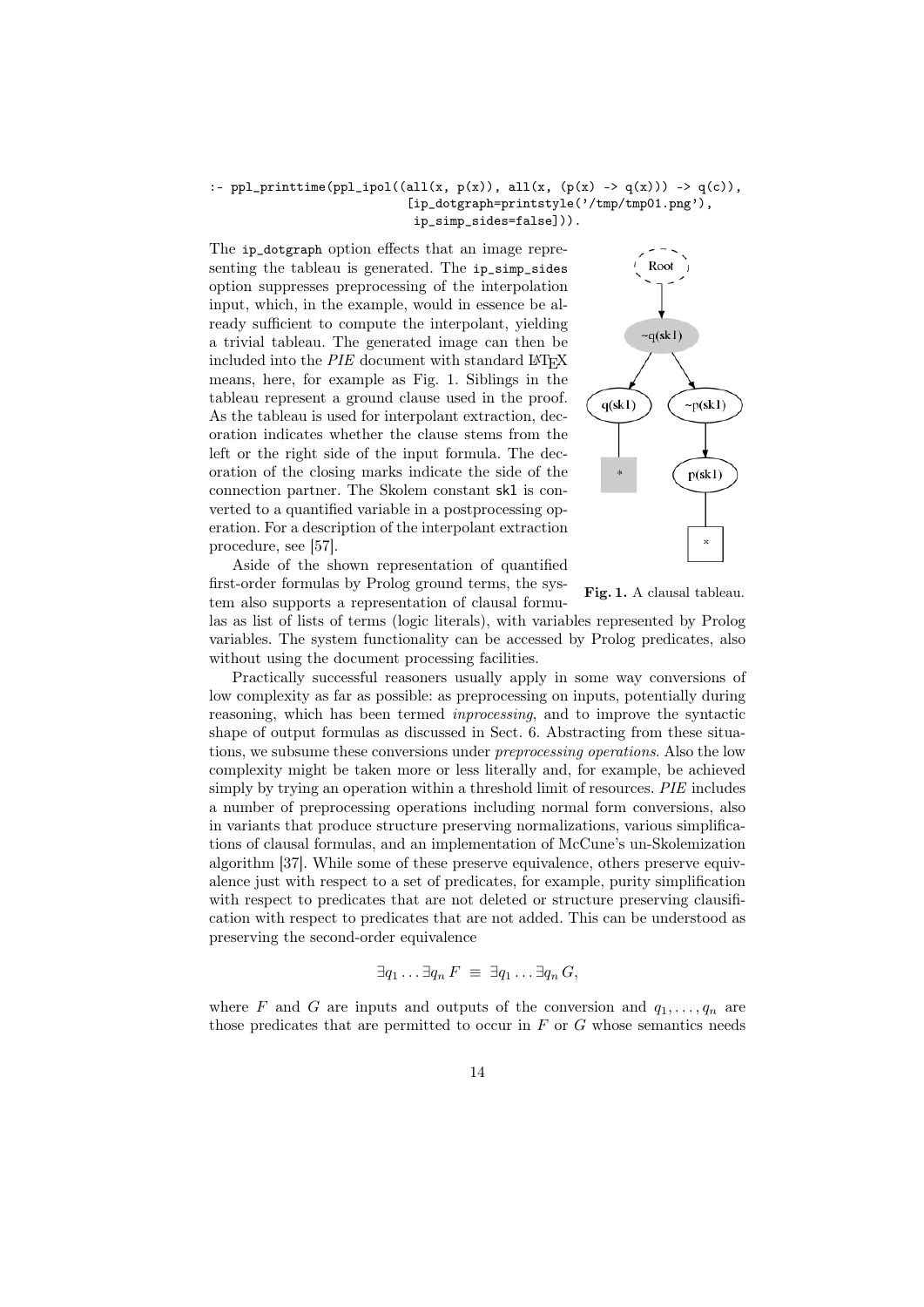not to be preserved. If  $q_1, \ldots, q_n$  includes all permitted predicates, the above equivalence expresses equi-satisfiability. Some of the simplifications implemented in PIE allow to specify explicitly a set of predicates whose semantics is to be preserved, which makes them applicable for Craig interpolation and second-order quantifier elimination.

In addition to the implementation of the DLS algorithm, PIE includes further experimental implementations of variants of second-order quantifier elimination. In particular, a variant of the method shown in [\[33\]](#page-16-5) for elimination with respect to ground atoms, which always succeeds on the basis of first-order logic. A second-order quantifier is there, so-to-speak, just upon a particular ground instance of a predicate. The Boolean solution problem or Boolean unification with predicates is a computational task related to second-order quantifier elimination [\[44](#page-16-23)[,42](#page-16-24)[,56\]](#page-17-11). So far, PIE includes experimental implementations for special cases: Quantifier-free formulas with a technique from [\[16\]](#page-15-20) and a version for finding solutions with respect to ground atoms, in analogy to the elimination of ground atoms.

### <span id="page-14-0"></span>10 Conclusion

PIE tries to supplement what is needed to use automated first-order proving techniques for developing and analyzing formalizations. Its main focus is not on proofs but on formulas, as constituents of complex formalizations that are composed and structured through macros, and as computed outputs of secondorder quantifier elimination, Craig interpolation and formula conversions that preserve semantics with respect to given predicates. All of these operations utilize some natural relationships between first- and second-order logic.

The system mediates between high-level logical presentation and detailed configuration of reasoning systems: Working practically with first-order provers typically involves experimenting with a large and developing set of related proving problems, for example with alternate axiomatizations or different candidate theorems, and is thus often accompanied with some meta-level technique to compose and relate the actual proof tasks submitted to first-order reasoners. With the macro system, the supported document-oriented workflow, LAT<sub>EX</sub> prettyprinting, and integration into the Prolog environment, PIE offers to organize this in a systematic way through mechanisms that remain in the spirit of firstorder logic, which in mathematics is actually often used with schemas.

Aside of the current suitability for non-trivial applications, PIE shows up a number of challenging and interesting open issues for research, for example improving practical realizations of second-order quantifier elimination, strengthenings of Craig interpolation that ensure application-relevant properties such as range restriction, and conversion of computed formulas that are basically just semantically characterized to comprehensible presentations. Progress in these issues can be directly experienced and verified with the system.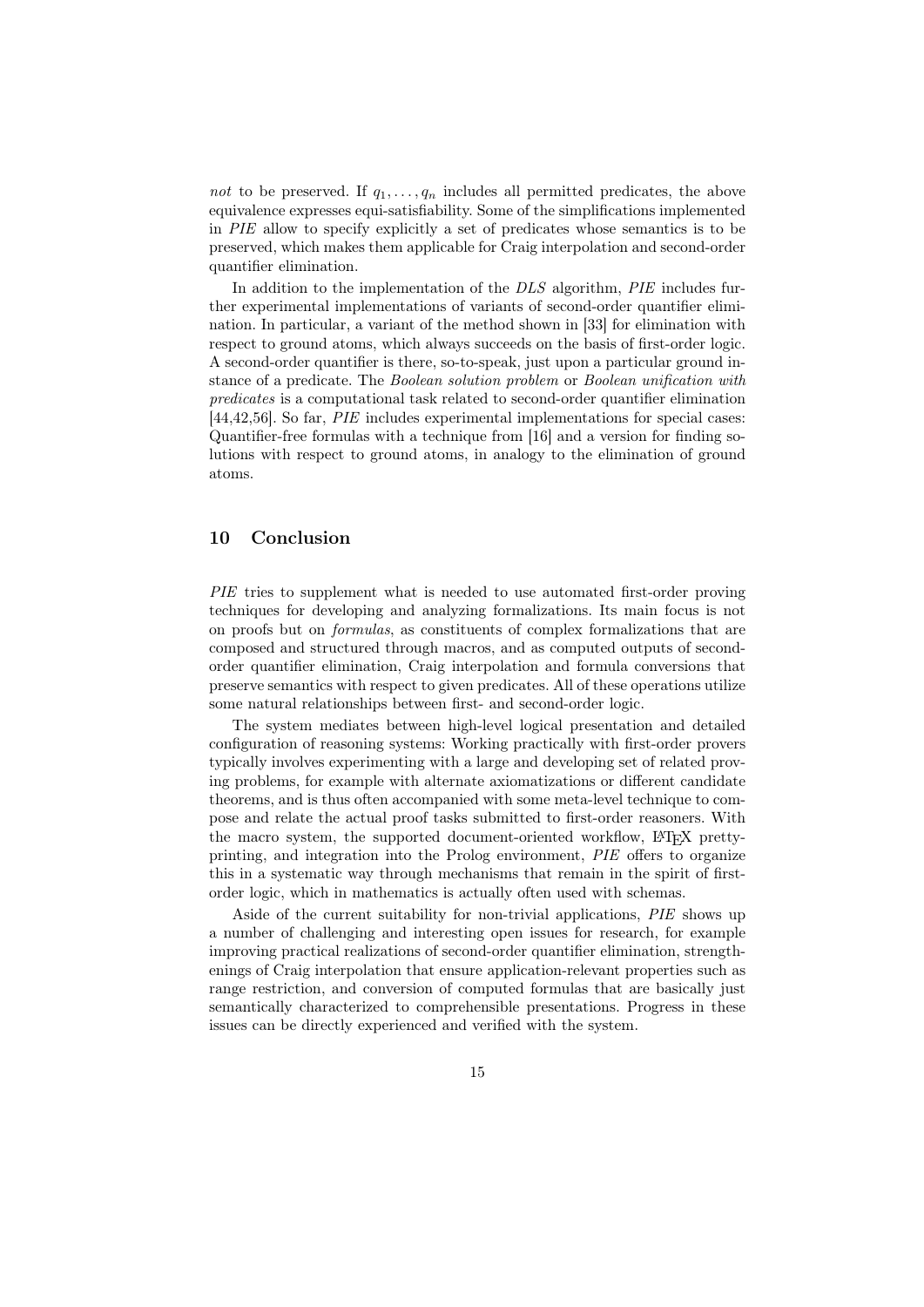### References

- <span id="page-15-1"></span>1. Ackermann, W.: Untersuchungen über das Eliminationsproblem der mathematischen Logik. Mathematische Annalen 110, 390–413 (1935)
- <span id="page-15-10"></span>2. Alassaf, R., Schmidt, R.: DLS-Forgetter: An implementation of the DLS forgetting calculus for first-order logic. In: GCAI 2019. EPiC, vol. 65, pp. 127–138 (2019)
- <span id="page-15-3"></span>3. Behmann, H.: Beiträge zur Algebra der Logik, insbesondere zum Entscheidungsproblem. Mathematische Annalen 86(3–4), 163–229 (1922)
- <span id="page-15-15"></span>4. Benedikt, M., Kostylev, E.V., Mogavero, F., Tsamoura, E.: Reformulating queries: Theory and practice. In: IJCAI 2017. pp. 837–843. ijcai.org (2017)
- <span id="page-15-14"></span>5. Benedikt, M., Leblay, J., ten Cate, B., Tsamoura, E.: Generating Plans from Proofs: The Interpolation-based Approach to Query Reformulation. Morgan & Claypool (2016)
- <span id="page-15-11"></span>6. Bibel, W.: Matings in matrices. Commun. ACM 26(11), 844–852 (1983)
- <span id="page-15-16"></span>7. Bonacina, M.P., Johansson, M.: On interpolation in automated theorem proving. Journal of Automated Reasoning  $54(1)$ , 69–97 (2015)
- <span id="page-15-19"></span>8. Brillout, A., Kroening, D., Rümmer, P., Wahl, T.: Beyond quantifier-free interpolation in extensions of Presburger arithmetic. In: VMCAI 2011. pp. 88–102. Springer (2011)
- <span id="page-15-18"></span>9. Brillout, A., Kroening, D., Rümmer, P., Wahl, T.: An interpolating sequent calculus for quantifier-free Presburger arithmetic. Journal of Automated Reasoning 47(4), 341–367 (2011)
- <span id="page-15-2"></span>10. Conradie, W.: On the strength and scope of DLS. Journal of Applied Non-Classsical Logics 16(3–4), 279–296 (2006)
- <span id="page-15-12"></span>11. Craig, W.: Linear reasoning. A new form of the Herbrand-Gentzen theorem. Journal of Symbolic Logic 22(3), 250–268 (1957)
- <span id="page-15-13"></span>12. Craig, W.: Three uses of the Herbrand-Gentzen theorem in relating model theory and proof theory. Journal of Symbolic Logic 22(3), 269–285 (1957)
- <span id="page-15-6"></span>13. Delgrande, J.P.: A knowledge level account of forgetting. Journal of Artificial Intelligence Research 60, 1165–1213 (2017)
- <span id="page-15-0"></span>14. Doherty, P., Łukaszewicz, W., Szałas, A.: Computing circumscription revisited: A reduction algorithm. Journal of Automated Reasoning 18(3), 297–338 (1997)
- <span id="page-15-5"></span>15. Doherty, P., Łukaszewicz, W., Szałas, A.: Computing strongest necessary and weakest sufficient conditions of first-order formulas. In: IJCAI-01. pp. 145–151. Morgan Kaufmann (2001)
- <span id="page-15-20"></span>16. Eberhard, S., Hetzl, S., Weller, D.: Boolean unification with predicates. Journal of Logic and Computation  $27(1)$ , 109–128 (2017)
- <span id="page-15-9"></span>17. Engel, T.: Quantifier Elimination in Second-Order Predicate Logic. Master's thesis, Max-Planck-Institut für Informatik, Saarbrücken (1996)
- <span id="page-15-17"></span>18. Fitting, M.: First-Order Logic and Automated Theorem Proving. Springer, 2nd edn. (1995)
- <span id="page-15-4"></span>19. Gabbay, D., Ohlbach, H.J.: Quantifier elimination in second-order predicate logic. In: KR'92. pp. 425–435. Morgan Kaufmann (1992)
- <span id="page-15-8"></span>20. Gabbay, D.M., Schmidt, R.A., Szałas, A.: Second-Order Quantifier Elimination: Foundations, Computational Aspects and Applications. College Publications (2008)
- <span id="page-15-7"></span>21. Ghilardi, S., Lutz, C., Wolter, F.: Did I damage my ontology? A case for conservative extensions in description logics. In: KR 06. pp. 187–197. AAAI Press (2006)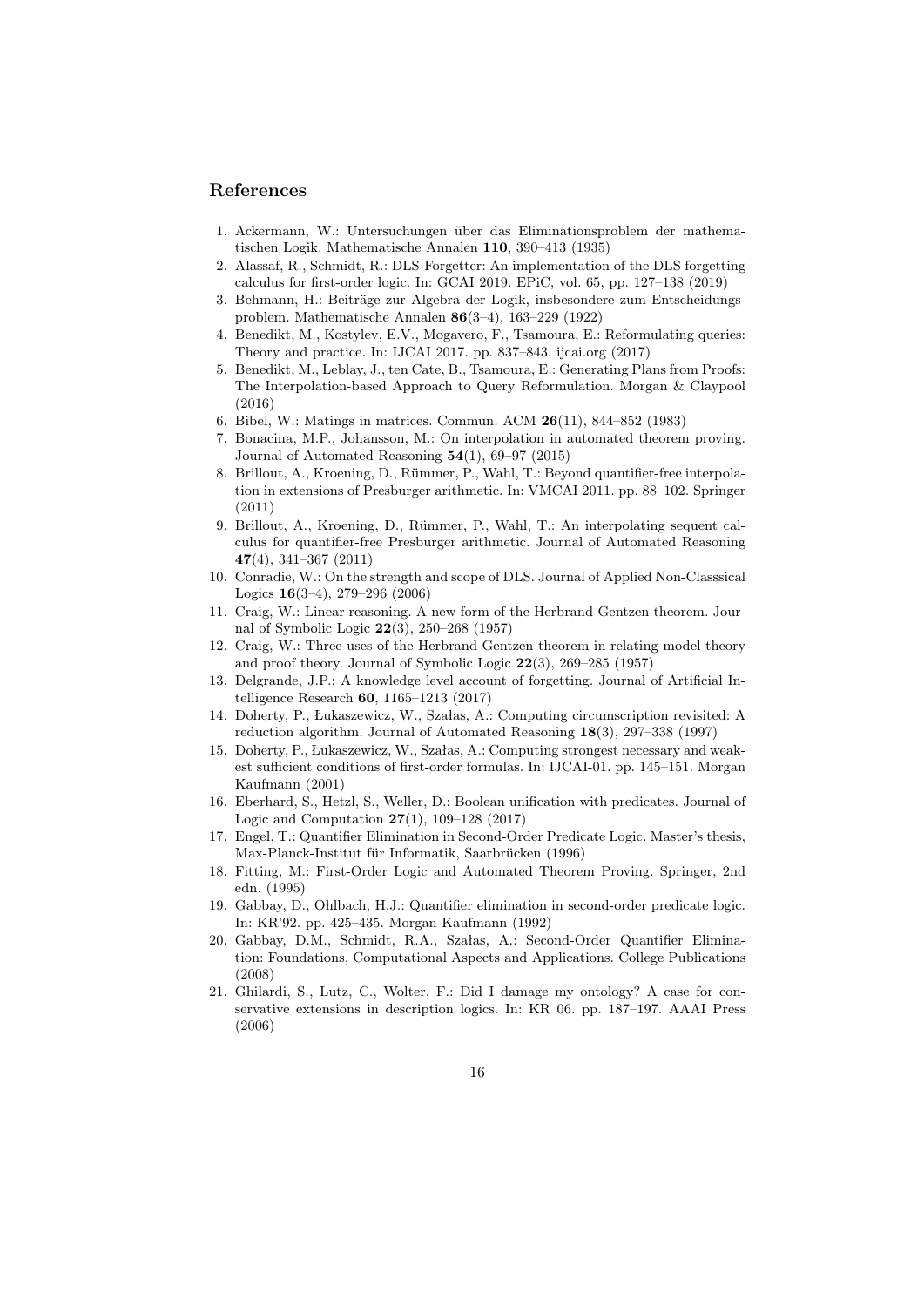- <span id="page-16-8"></span>22. Grau, B.C., Horrocks, I., Kazakov, Y., Sattler, U.: Modular reuse of ontologies: Theory and practice. Journal of Artificial Intelligence Research  $31(1)$ , 273–318 (2008)
- <span id="page-16-1"></span>23. Gustafsson, J.: An implementation and optimization of an algorithm for reducing formulae in second-order logic. Tech. Rep. LiTH-MAT-R-96-04, Univ. Linköping (1996)
- <span id="page-16-21"></span>24. Hoder, K., Holzer, A., Kovács, L., Voronkov, A.: Vinter: A Vampire-based tool for interpolation. In: APLAS 2012. pp. 148–156. Springer (2012)
- <span id="page-16-20"></span>25. Hoder, K., Kovács, L., Voronkov, A.: Interpolation and symbol elimination in Vampire. In: IJCAR 2010. pp. 188–195. Springer (2010)
- <span id="page-16-12"></span>26. Kaliszyk, C.: Efficient low-level connection tableaux. In: TABLEAUX 2015. pp. 102–111. Springer (2015)
- <span id="page-16-13"></span>27. Kaliszyk, C., Urban, J.: FEMaLeCoP: Fairly efficient machine learning connection prover. In: LPAR-20. pp. 88–96. Springer (2015)
- <span id="page-16-0"></span>28. Knuth, D.E.: Literate programming. The Computer Journal 27(2), 97–111 (1984)
- <span id="page-16-6"></span>29. Koopmann, P., Schmidt, R.A.: Uniform interpolation of  $\mathcal{ALC}$ -ontologies using fixpoints. In: FroCoS 2013. pp. 87–102. Springer (2013)
- <span id="page-16-16"></span>30. Kovács, L., Voronkov, A.: First-order interpolation and interpolating proof systems. In: LPAR-21. pp. 49–64. EasyChair (2017)
- <span id="page-16-10"></span>31. Letz, R.: First-order tableau methods. In: Marcello D'Agostino, Dov M. Gabbay, R.H., Posegga, J. (eds.) Handbook of Tableau Methods, pp. 125–196. Kluwer Academic Publishers (1999)
- <span id="page-16-4"></span>32. Lin, F.: On strongest necessary and weakest sufficient conditions. Artificial Intelligence 128, 143–159 (2001)
- <span id="page-16-5"></span>33. Lin, F., Reiter, R.: Forget It! In: Working Notes, AAAI Fall Symp. on Relevance. pp. 154–159 (1994)
- <span id="page-16-7"></span>34. Ludwig, M., Konev, B.: Practical uniform interpolation and forgetting for  $\mathcal{ALC}$ TBoxes with applications to logical difference. In: KR'14. AAAI Press (2014)
- <span id="page-16-9"></span>35. Lutz, C., Wolter, F.: Foundations for uniform interpolation and forgetting in expressive description logics. In: IJCAI-11. pp. 989–995. AAAI Press (2011)
- <span id="page-16-2"></span>36. Löwenheim, L.: Über Möglichkeiten im Relativkalkül. Mathematische Annalen 76, 447–470 (1915)
- <span id="page-16-22"></span>37. McCune, W.: Un-Skolemizing clause sets. Information Processing Letters 29(5), 257–263 (1988)
- <span id="page-16-19"></span>38. McMillan, K.L.: Applications of Craig interpolants in model checking. In: TACAS 2005. pp. 1–12. Springer (2005)
- <span id="page-16-15"></span>39. McMillan, K.L.: Interpolation and model checking. In: Clarke, E.M., Henzinger, T.A., Veith, H., Bloem, R. (eds.) Handbook of Model Checking, pp. 421–446. Springer (2018)
- <span id="page-16-11"></span>40. Otten, J.: Restricting backtracking in connection calculi. AI Communications 23(2- 3), 159–182 (2010)
- <span id="page-16-18"></span>41. Pelzer, B., Wernhard, C.: System description: E-KRHyper. In: CADE-21. pp. 503– 513. Springer (2007)
- <span id="page-16-24"></span>42. Rudeanu, S.: Boolean Functions and Equations. Elsevier (1974)
- <span id="page-16-3"></span>43. Schmidt, R.A.: The Ackermann approach for modal logic, correspondence theory and second-order reduction. Journal of Applied Logic 10(1), 52–74 (2012)
- <span id="page-16-23"></span>44. Schröder, E.: Vorlesungen über die Algebra der Logik. Teubner (1890–1905)
- <span id="page-16-17"></span>45. Smullyan, R.M.: First-Order Logic. Dover publications, New York (1995), corrected republication of the original edition by Springer-Verlag, New York, 1968
- <span id="page-16-14"></span>46. Stickel, M.E.: A Prolog technology theorem prover: implementation by an extended Prolog compiler. Journal of Automated Reasoning 4(4), 353–380 (1988)